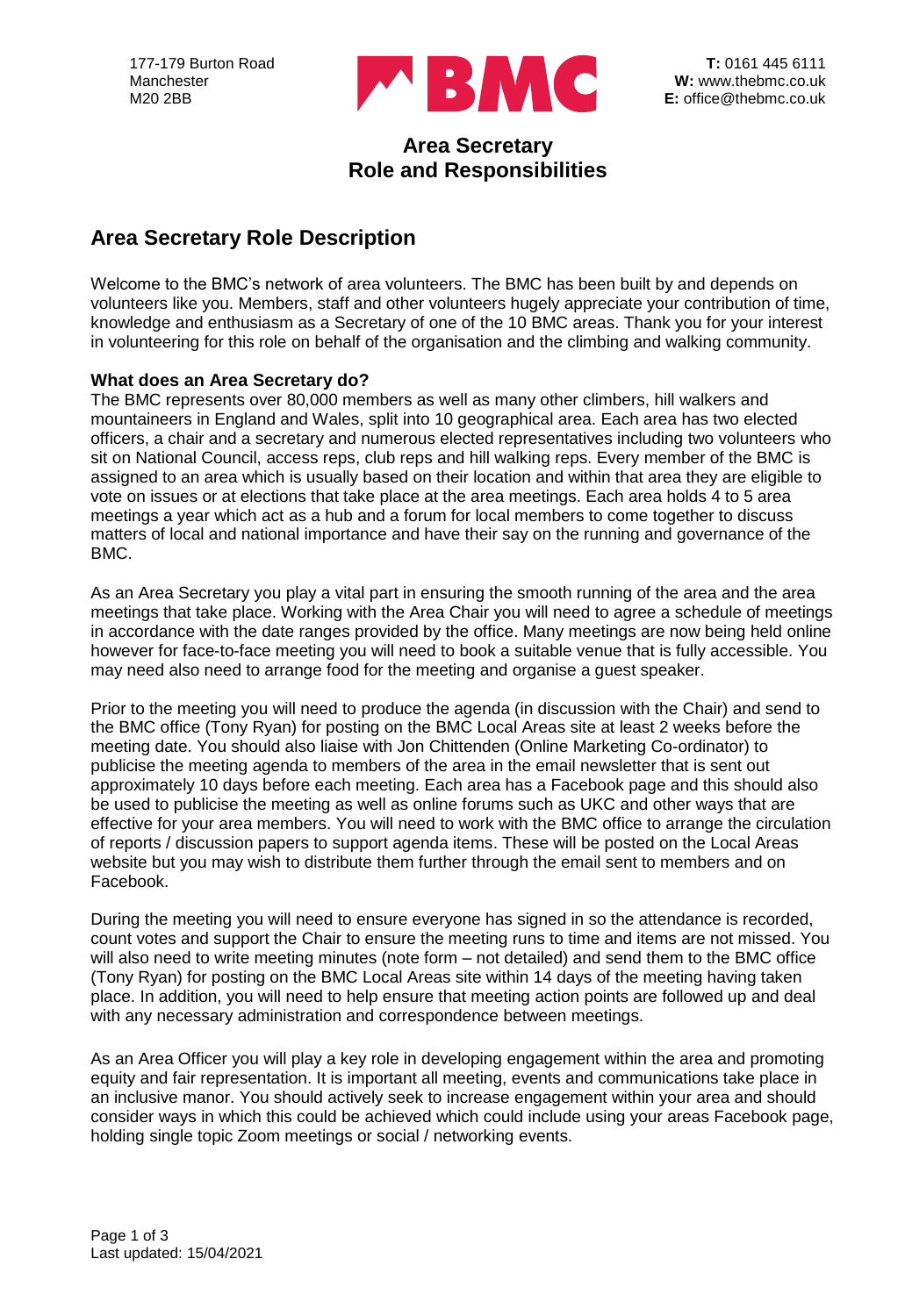

## **Area Secretary Role and Responsibilities**

The position of Area Secretary is voted on by members during the elections at the Area AGM. Where a vacancy arises outside of the AGM a secretary may be co-opted in accordance with Article 28 in the Articles of Association.

#### **What can you expect from the BMC?**

- Officer support to help you fulfil your role as well as advice on complex or difficult issues which can range from advice by phone/email to attendance at meetings.
- The BMC is committed to ensuring that all people have an equal opportunity to participate in climbing, hill walking and/or mountaineering at all levels and in all roles. Our full Equity Statement can be found [here.](https://www.thebmc.co.uk/bmc-equity-statement)
- Travel expenses the BMC will reimburse travel expenses for any meetings.
- You will be added to the BMC collaboration platform enabling you to communicate with other area officers and representatives.

### **What does the BMC expect from you?**

As an Area Secretary, you will be representing the BMC to members, other climbers and walkers and external organisations. This means that it is important that you:

- Are a member of the BMC with your designated area the one in which you are standing to be secretary.
- Are passionate about climbing and/or walking and/or mountaineering.
- Behave in a respectful manner at all times, remembering that you are representing the BMC membership as well as the wider walking and climbing community (rather than just yourself as an individual) in the public domain. This includes posting on social media and internet forums in a BMC capacity.
- Keep well informed about area activities to develop appropriate and engaging meeting agendas.
- Ensuring good time-keeping to enable appropriate discussion on all agenda items.
- Ensure meetings take place with an inclusive and welcoming atmosphere.
- Can take appropriate minutes during the meeting that capture the main points and that are non-biased.
- Be an advocate for the BMC. With regards to this it is helpful to develop some understanding of the BMC's specialist work areas, finances and structure.
- Be aware of the BMC procedures and constitutional requirements related to Area Meetings (ref: Article 28 – Area Meetings).
- Be able to represent members' views in a fair and balanced manner at local, regional and national level.
- Ability to work collaboratively with other volunteers.
- If you have a conflict of interest whilst representing the BMC in any aspect of your voluntary role, declare it to a BMC staff members ASAP.

## **Benefits of volunteering for the BMC**

- Contributing to the BMC's work representing climbers and walkers in the UK
- Becoming part of a community of committed volunteers, giving back to the mountaineering community
- Further opportunities to get involved with the BMC's work.
- An opportunity to develop your skills and learn new skills.

## **Appendix 1: useful resources for BMC Area Secretary's**

Page 2 of 3 Last updated: 15/04/2021